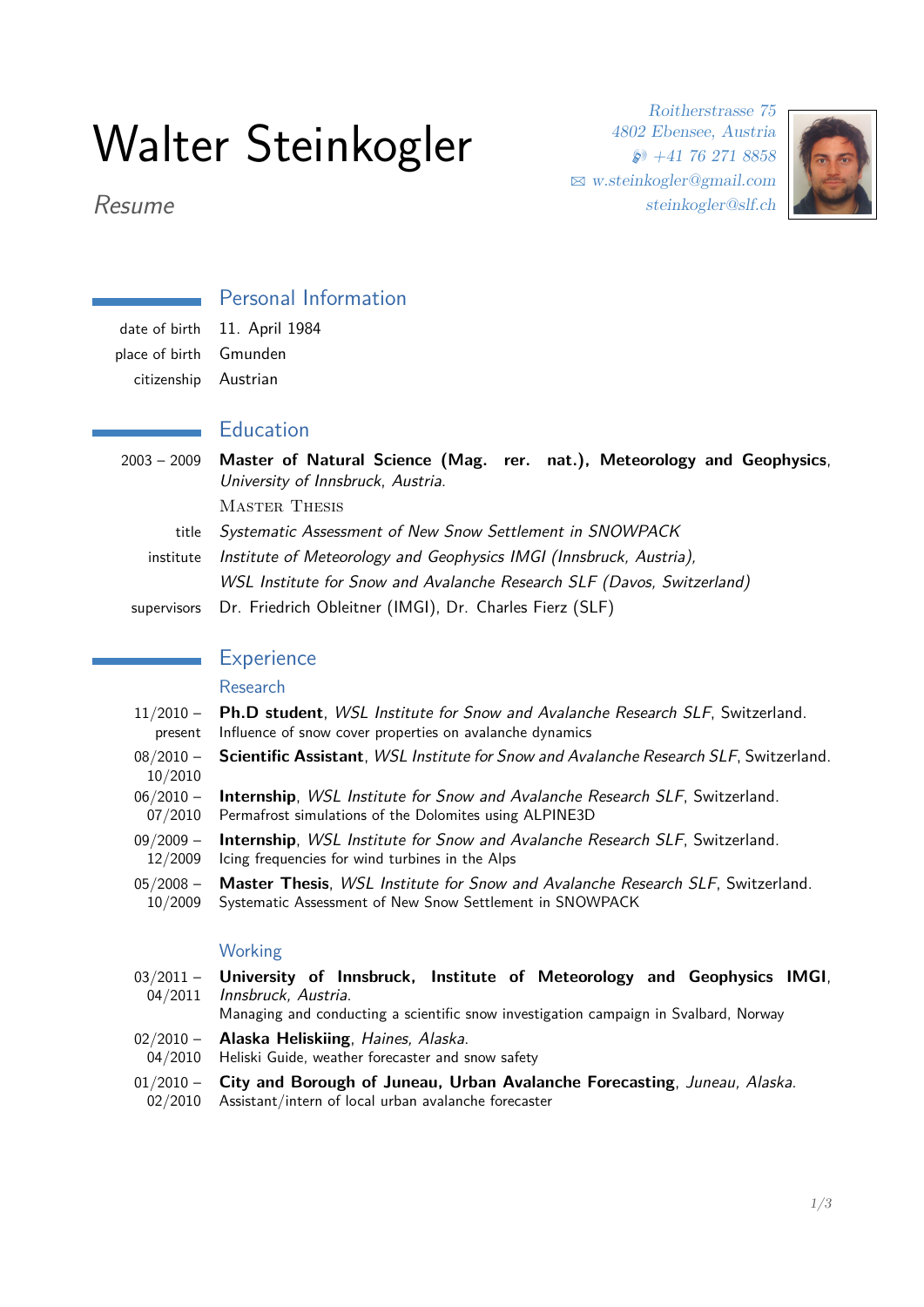| $02/2007 -$<br>07/2007 | Austrian Federal Forest Office, Department of Natural Hazards and Alpine<br>Timberline BFW, Innsbruck, Austria.<br>Safety analysis of an avalanche endangered slope                     |
|------------------------|-----------------------------------------------------------------------------------------------------------------------------------------------------------------------------------------|
| 06/2007                | 05/2007 - University of Innsbruck, Institute of Meteorology and Geophysics IMGI,<br>Innsbruck, Austria.<br>Setting up a weather station and ice core drilling in an ice cave in Austria |
| $07/2006 -$<br>08/2006 | Central Institute for Meteorology and Geodynamics ZAMG, Salzburg, Austria.<br>Weather observer at manned weather station Feuerkogel                                                     |
| 2003 - 2005            | Ski school Neuhuber, Ebensee, Austria.<br>Part-time skiing instructor                                                                                                                   |
| $2002 - 2003$          | Austrian Army, Kirchdorf, Austria.<br>Military service, Alpine infantry                                                                                                                 |
| $2000 - 2002$          | <b>HEP Hard- and Software, Ebensee, Austria.</b><br>Work in computer business (disposal, repair, webdesign, network) while attending school                                             |
| $2000 - 2006$          | TILT eSports and Multimedia, Ebensee, Austria.<br>Multiple organisations & realisations of (computer-) youth events for up to 100 participants                                          |
| 1999 - 2001            | Multiple summer jobs in construction business.                                                                                                                                          |

#### **Teaching**

| 2012- present <b>Instructor</b> , SLF.<br>Presenter at the SLF IFKIS courses. Topic: Winter weather                           |
|-------------------------------------------------------------------------------------------------------------------------------|
| 2012 – present <b>Instructor</b> , <i>SLF</i> .<br>Presenter at SOS Services / Patrouilleur courses. Topic: Meteorology       |
| 2010 – present <b>Instructor</b> , SLF.<br>Member of the safety training team at SLF                                          |
| 02/2007 - Teaching Assistant, University of Innsbruck.<br>05/2007 Assistant in the exercises to The snow cover model SNOWPACK |

#### Additional Education/Certifications

- 2011 **(Airborne/Helicopter) Avalanche Control Blasting Permit**, Innsbruck, Austria, WIFI Tirol.
- 2010 **CAA Avalanche Operations Level II Mod I**, Revelstoke, Canada, Canadian Avalanche Association.
- 2010 **Certified Explosives Expert**, Innsbruck, Austria, WIFI Tirol.
- 2010 **CAA Avalanche Operations Level I**, Smithers, Canada, Canadian Avalanche Association.
- 2010 **Heliski Guide Level II**, Haines, Alaska, Alaska Heliskiing.
- 2010 **Wilderness Advanced First Aid (WAFA) 36 hours**, Haines, Alaska, Wilderness Medical Associates.
- 2010 **American Avalanche Association Level III**, Juneau, Alaska.
- 2009 **Artificial Avalanche Release using Pyrotechnical Thrower Systems**, Kaprun, Austria, Explosive Engineering.
- 2003 **Austrian Skiing Instructor I**, Obertauern, Austria, Snowsport Austria. **Diving License (CSMA Brevet \*)**.